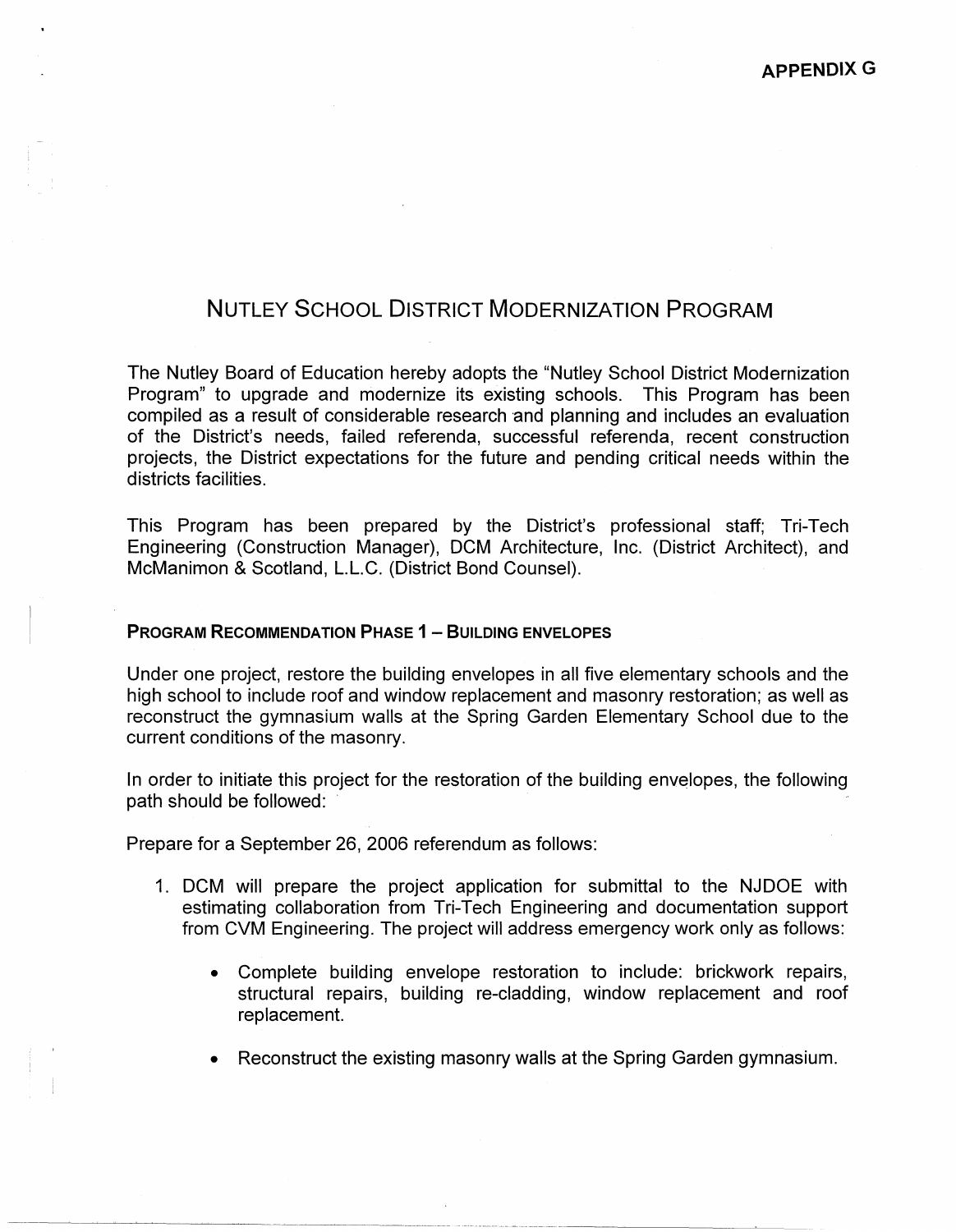- 2. Since the review and approval of the current Long Range Facilities Plan (LRFP) plan will not be completed by DOE in time for our submission, Tri-Tech Engineering will modify the District's 2000-05 Long Range Facility Plan (LRFP) to assure compatibility with the proposed project as suggested by the New Jersey Department of Education (DOE).
- 3. After approval by the Nutley Board of Education for the project, the professional staff and appropriate District officials will meet with NJDOE to advise them of the District's intent to go forward with the 9/26/06 referendum. This will lay the foundation for NJDOE expedited review and approval of the building envelope project.
- 4. In accordance with the DOE application process, the application for a September 2006 referendum is to be submitted by 4/14/2006. DCM Architecture has discussed the time line with the DOE, who assured him that they would assist us in the review of this application albeit it won't make the 4/14/06 submission deadline. The professional staff recommends the Board promptly prepare a resolution, authorizing the professional team to begin preparation for a September referendum submission, to include those life safety issues prepared and presented in the LRFP.

## **RATIONALE FOR PROGRAM RECOMMENDATION OF PHASE 1**

With the age of these buildings, there are significant potential threats to health and safety. While none of these issues are immediately life threatening, continued deterioration of the schools will rapidly lead to emergency repairs that could adversely affect daily operations and the school calendar.

As it relates to the masonry conditions, CVM Engineering has preliminarily evaluated all the bujldings; They found significant problems throughout the District. The existing gymnasium walls at Spring Garden are not repairable and must be totally reconstructed. The skin at Washington Ave is a stucco system made to look like brick and whose metal substrate condition is in a very questionable condition. Currently we have netting holding the Lincoln School brick in place. This temporary brick containment (Lincoln School) and removal of loose mortar (Washington School) require costly annual reinspections. These temporary "repairs" were given an anticipated life of three to five years in  $2003$ .

#### **PROGRAM RECOMMENDATION PHASE 2**

Under separate, multiple projects, the District will individually renovate and modernize each elementary school in accordance with the objectives outlined in the 2005 Long Range Facility Plan. This phase of the Program is designed to meet the demographic